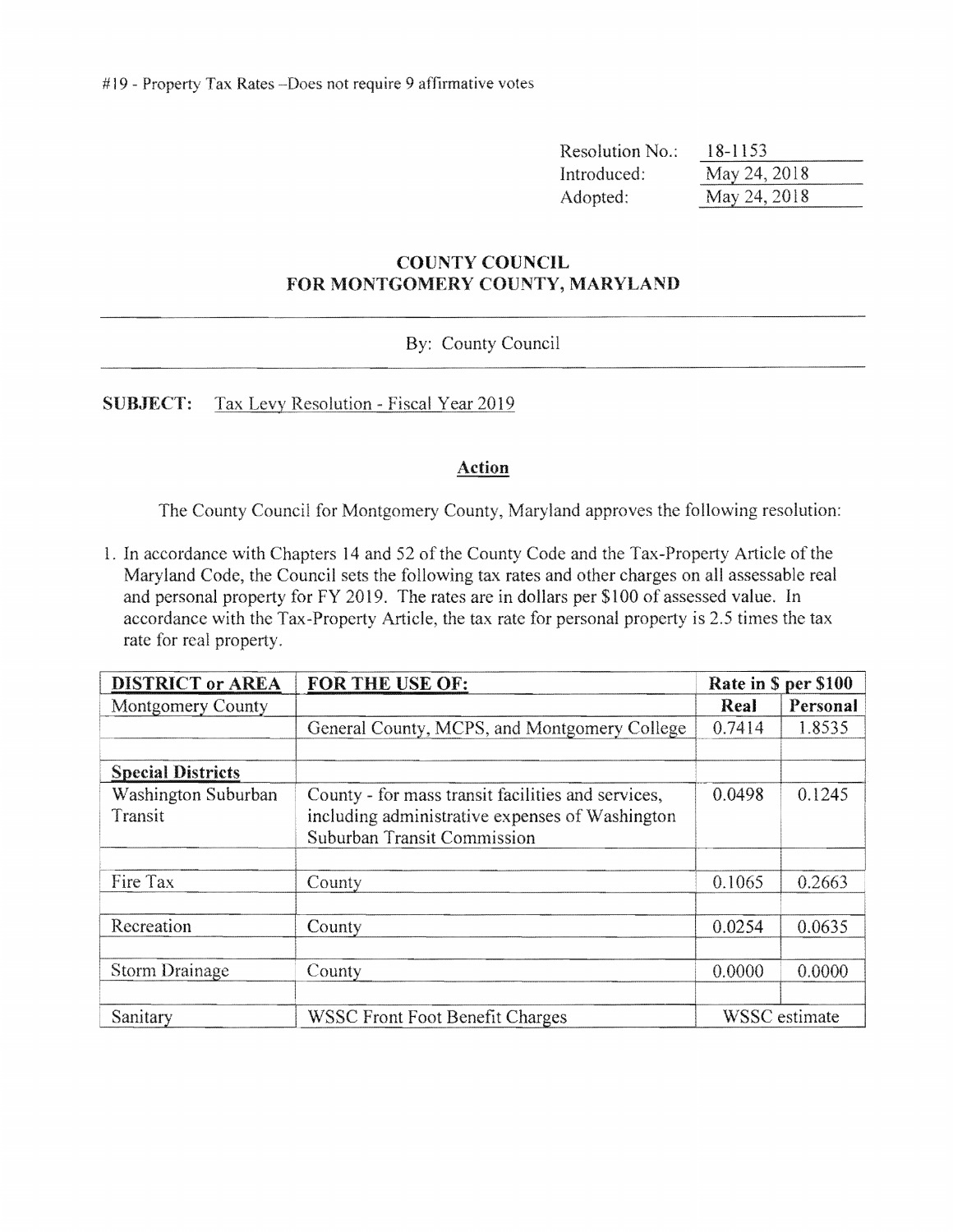# **Urban Districts**

|               |        | Rate in \$ per \$100 |          |
|---------------|--------|----------------------|----------|
|               |        | Real                 | Personal |
| Bethesda      | County | 0.0120               | 0.0300   |
|               |        |                      |          |
| Silver Spring | County | 0.0240               | 0.0600   |
|               |        |                      |          |
| Wheaton       | County | 0.0300               | 0.0750   |

#### **Noise Abatement Districts**

| <b>Bradley</b> | County | 0.0000 | 0.0000 |
|----------------|--------|--------|--------|
| Cabin John     | County | 0.0000 | 0.0000 |

### **Parking Lot Districts**

1. On property used for commercial or industrial purposes

| Bethesda      | County | 0.0000 | 0.0000 |
|---------------|--------|--------|--------|
| Silver Spring | County | 0.0000 | 0.0000 |
| Wheaton       | County | 0.0000 | 0.0000 |

2. On property zoned or recommended for commercial or industrial purposes, but not so used

| Bethesda      | County | 0.0000 | 0.0000 |
|---------------|--------|--------|--------|
|               |        |        |        |
| Silver Spring | County | 0.0000 | 0.0000 |
|               |        |        |        |
| Wheaton       | County | 0.0000 | 0.0000 |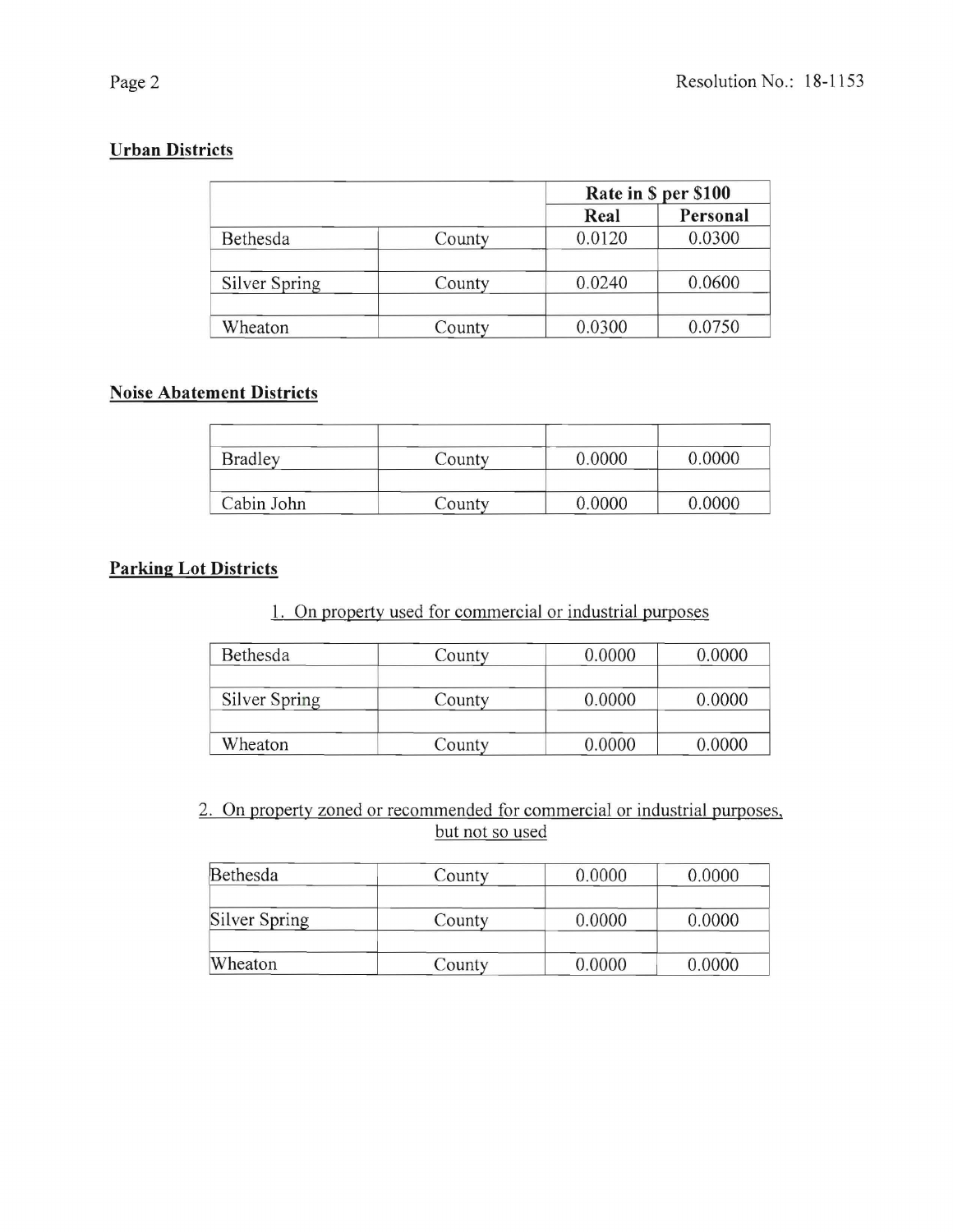| Ξ |  |
|---|--|
|---|--|

|                       |                                            |        |          |        | Rate in \$ per \$100 |
|-----------------------|--------------------------------------------|--------|----------|--------|----------------------|
|                       |                                            |        |          | Real   | Personal             |
| Montgomery County     | I. Advance Land Acquisition Revolving Fund |        |          | 0.0010 | 0.0025               |
|                       |                                            |        |          |        |                      |
| Metropolitan District |                                            |        |          |        |                      |
|                       | II. Park Fund                              | Real   | Personal |        |                      |
|                       | Mandatory                                  | 0.0360 | 0.0900   |        |                      |
|                       | Maintenance                                | 0.0080 | 0.0200   |        |                      |
|                       | Discretionary                              | 0.0090 | 0.0225   |        |                      |
|                       | Total Metropolitan District Tax Rate       |        |          | 0.0530 | 0.1325               |
| Regional District     | III. Administration Fund                   |        |          |        |                      |
|                       | Mandatory                                  | 0.0120 | 0.0300   |        |                      |
|                       | Discretionary                              | 0.0036 | 0.0090   |        |                      |
|                       | <b>Total Regional District Tax Rate</b>    |        |          | 0.0156 | 0.0390               |

# Maryland-National Capital Park & Planning Commission in Montgomery County

## **Local Special Taxing Districts**

| <b>Battery Park</b>           | Citizens Association | 0.0400 | 0.1000 |
|-------------------------------|----------------------|--------|--------|
| Oakmont                       | Citizens' Committee  | 0.0400 | 0.1000 |
| Village of Drummond           | Citizens' Committee  | 0.0480 | 0.1200 |
| Village of Friendship Heights | Village Council      | 0.0400 | 0.0400 |

### **County Development Districts and Special Taxing Districts**

|                          | Special tax per \$100 | Special benefit assessment per |
|--------------------------|-----------------------|--------------------------------|
| District                 | of assessed value     | Equivalent Dwelling Unit.      |
| Kingsview Village Center | \$0.075               | \$168.21                       |
| West Germantown          | \$0.156               | \$0.00                         |
| White Flint              | \$0.1105              | \$0.00                         |